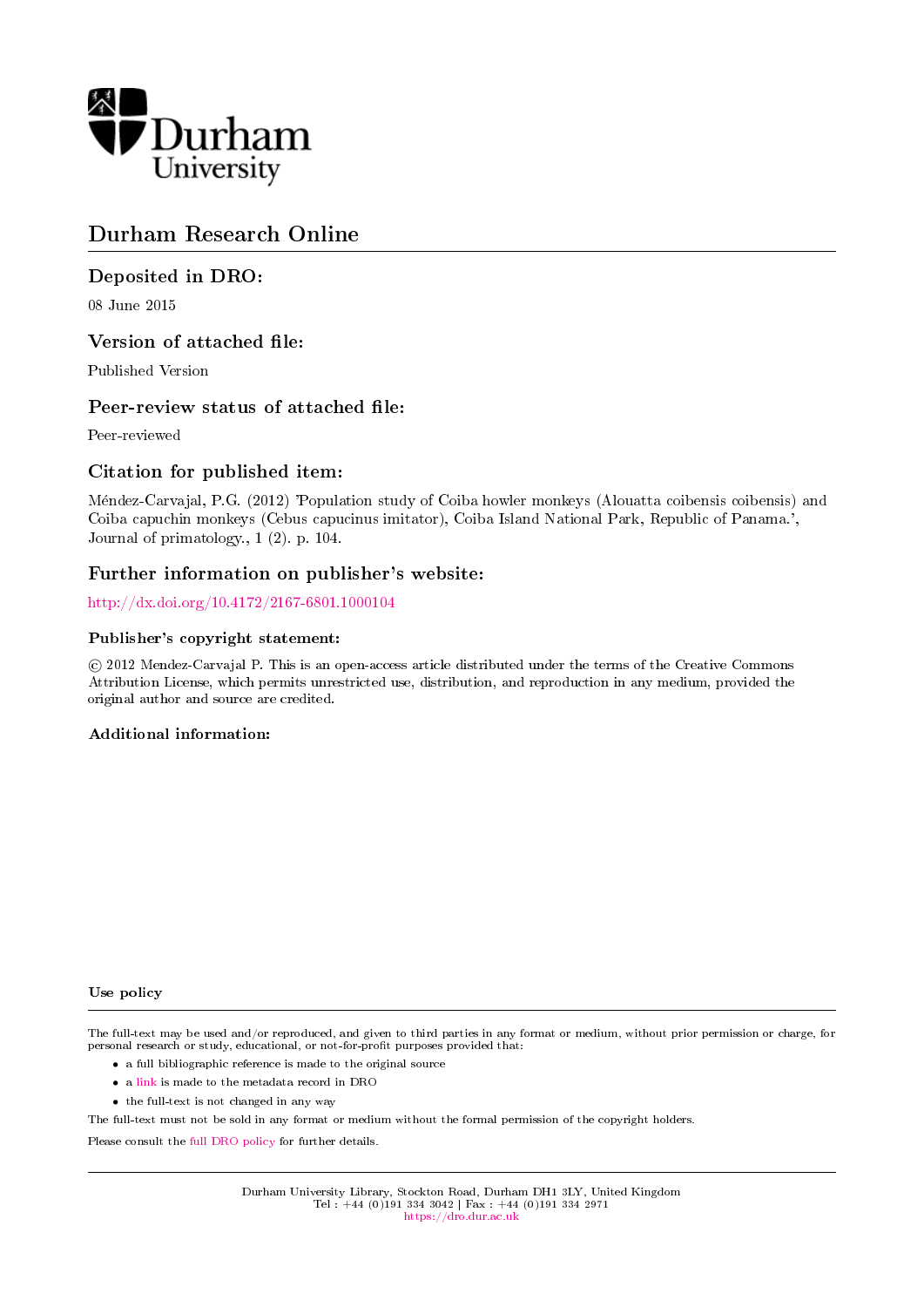

# Population Study of Coiba Howler Monkeys (Alouatta coibensis coibensis) and Coiba Capuchin Monkeys (Cebus capucinus imitator), Coiba Island National Park, Republic of Panama

#### **Pedro Mendez-Carvajal\***

*Fundacion Pro-Conservacion de los Primates Panamenos (FCPP), Republica de Panama 0816-07905, Panama*

#### **Abstract**

The Coiba howler monkey (*Alouatta coibensis coibensis)*, and the capuchin monkey (*Cebus capucinus imitator)*, are both living at Coiba Island, southwestern Panama, Central America. They are considered Vulnerable and Least Concern respectively by the International Union for Conservation of Nature (IUCN*).* I carried out population surveys of the two subspecies from May to July 2009 and revisited on May to September 2010. The study covered potential habitats for these primates in the four points of the island. Surveys determined their occurrence and densities in each area. In all, 850 hrs were spent in survey activities. I used two methods: 1) triangulations based on vocalizations; 2) strip-transect censuses. One hundred and nine Coiba howler monkey groups were detected and counted, totaling 472 individuals remaining in the wild with a mean of 4.3 individuals/group (range: 2–5). For the capuchin monkey, 626 individuals in 58 groups with a mean of 10.75 individuals/group (range: 5–16) were detected. Factors related to small group size for howler monkeys on Coiba Island are not known, but could be related to dietary resources throughout the year or seasonally, particularly ripe fruits. For capuchins monkeys, survivorship could be better than for *Alouatta* due to the wide range diet these monkeys could reach, this include arthropods, coconut and seeds of tea mangrove *Pelliciera rhizophora.*

The primates of Coiba are not exposed directly to hunting activities but their population needs to be monitored and studied in-depth to better understand their dynamics and behavioral adaptations to this island habitat.

**Keywords:** *Alouatta coibensis coibensis*; *Cebus capucinus imitator; Coiba howler monkey;* Coiba Island; Population; Conservation; Primates; Panama

# **Introduction**

The Coiba howler monkey (*Alouatta coibensis coibensis),* is an endemic and little studied Neotropical monkey species with an isolated distribution consisting only of Coiba Island and Jicaron Island, both part of the Coiba Island National Park, Chiriqui Gulf, Panama [1-4]. Coiba is the second largest island in the Mesoamerican Pacific Ocean; it is located at 7° 10'04" to 7° 53'37"N and 8° 32'37" to 8° 56'15"W, with a size of 56 km<sup>2</sup>[1]. The island possesses an almost virgin forest in the category of insular tropical rain forest, with irregular topography and a richness of endemic fauna [2,3]. The Coiba howler monkey (*A. c. coibensis)* and Coiba capuchin monkey (*Cebus capucinus imitator*) are the only two non-human primates found on the island, a location which was used as a penal colony since 1919 to 2003. In addition to slight forestry activities, the penal colony cleared 20% of the forest for agricultural purposes (mainly providing food for the prison). Over the past century, in so far as is known, the only human-induced population pressures for either primate species were due to the occasional bushmeat hunting and deforestation activities practiced by the prisoners. There is no population estimates taken before and after the island's use as a penal colony, and these species are either *A. c. coibensis*, classified as Vulnerable and *C. c. imitator* as Least Concern by the International Union for Conservation of Nature (IUCN) [4].

In 1983, while the island was still in use as a penal colony, the Spanish Agency of International Cooperation (AECI) commenced the first scientific research on the island [5]. Between September 2001 and June 2002, the government of Panama in collaboration with the Environmental Authority of Panama (ANAM), Asociacion Nacional para la Conservacion de la Naturaleza (ANCON), the Smithsonian Tropical Research Institute (STRI), and the Instituto Panameno de

Turismo (IPAT) took steps toward creating a biological field research station, whose initial work included biodiversity surveys. In addition, these efforts were supported by Secretaria Nacional de Ciencia y Tecnologia (SENACYT) and The Nature Conservancy (TNC). As the area was restricted by authorities until 2003, scientific documentation of Coiba's biodiversity was inconsistent. Today, Coiba Island is considered as a biodiversity hotspot due to its high endemism, including the presence of the endemic howler monkey, agouti, *Dasyprocta coibae*, a subspecies of white-tailed deer, *Odocoileus virginianus rothschildi*, and many others including marine fauna, birds and plants [6-8]. To date, few studies have focused on the mammals of Coiba [2,6,9,10]. The future of Coiba Island is now projected to be an important one which will include extensive tourist activities (e.g., coral diving, cruise visits and jungle exploration trips). At present, effort is focused on procedures to guard and protect the land and marine resources from illegal activities such as commercial fishing and logging [1].

Population surveys of the Coiba Island monkeys have not been conducted since 1977, a study that concluded small group size and a low infant rate among the Coiba howler monkeys compared to their mainland conspecifics in Panama. This could indicate a difference

**\*Corresponding author:** Pedro Mendez-Carvajal, Fundacion Pro-Conservacion de los Primates Panamenos (FCPP), Republica de Panama 0816-07905, Panama, E-mail: fcprimatespanama@gmail.com

**Received** March 12, 2012; **Accepted** April 03, 2012; **Published** May 07, 2012

**Citation:** Mendez-Carvajal P (2012) Population Study of Coiba Howler Monkeys *(Alouatta coibensis coibensis)* and Coiba Capuchin Monkeys *(Cebus capucinus imitator)*, Coiba Island National Park, Republic of Panama. J Primatol 1:104. doi[:10.4172/2167-6801.10001](http://dx.doi.org/10.4172/2167-6801.1000104)04

**Copyright:** © 2012 Mendez-Carvajal P. This is an open-access article distributed under the terms of the Creative Commons Attribution License, which permits unrestricted use, distribution, and reproduction in any medium, provided the original author and source are credited.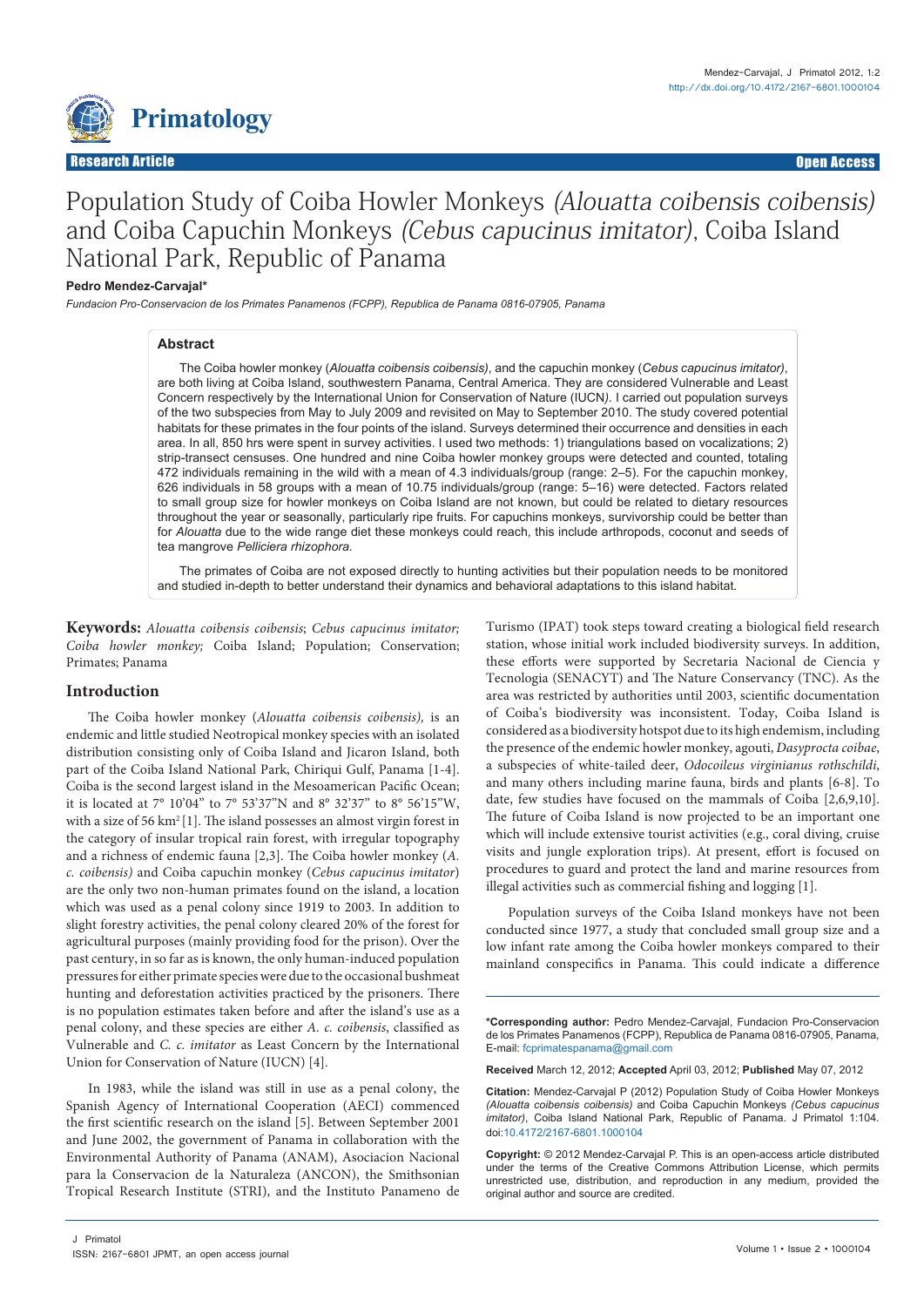of group size related to the species itself, or could have been due to potential hunting pressure or a circumstance of seasonality. Based on this previous research, it was important to obtain data pertaining to their actual population status to determine if these primate populations are declining, set baselines for future research, and monitor their conservation and ecology. Population studies of primates and other mammal species are important to document their current status, and obtain information about their densities, group structure and population dynamics [11]. Such information is helpful in assessing the suggested conservation plans for Isla Coiba National Park and documenting the population trends of the island's primate species [12]. As a part of an ecological study, to better understand the population dynamics of the Coiba primates, I carried out an island-wide survey of both species.

## **Methods**

## **Study area**

Research was carried out in the humid tropical forest of Coiba Island, Panama. This island lies some 55 km off the southwest coast of Veraguas Province, Panama. Eighty-five percent of the forest cover on the island is regarded as primary forest; in the lowland, trees can attain a height of 30 m high with some emergent trees reaching up to 50 m in height. The island also has some pre-montane forest with a maximum elevation of 200 m.a.s.l. [13]. Vegetation is composed largely of members of the following families: *Leguminosae*, *Rubiaceae*, and *Melastomataceae*. Common lowland tree species include *Calophylum longifolium*, *Eschweilera pittieri*, *Cassipourea elliptica*, and *Ternostroemia tepezapote,* while highland species include *Calophylum longifolium*, *Tetragastris panamensis* and *Carapa guianensis*. The island also has mangrove stands (*Rhizophora mangle* and *Conocarpus erectus)* along some parts of the coasts, interconnected with wetland stands of *Prioria copaeifera* [5]. Annual precipitation averages is 3500 mm, with a rainy season between May and December and dry months between January and April. Temperature can exceed 30° C, but the average is a fairly constant 26°C. Coiba Island has ca. 20% of the original vegetation altered due to past logging activities around the major camps of the penal colony and there are a large number of feral animals including horses, pigs, dogs, buffalo and over 2,000 cattle estimated to be on the island [14].

#### **Surveys**

Two methods were used to carry out this survey, the Triangulation method and the Strip Transect method. Triangulation utilizes the establishment of three different listening points forming an approximately equidistant triangle [15,16] with each researcher recording a compass bearing on any howling that occurs, noting down the time. Compass readings are then plotted along with time of howling, whereby intersecting lines would denote a group of howler monkeys [17,18]. In our study, detections of howling were carried out between: 5:30-7:00, 12:00-14:00, and 17:00-19:00 hrs. Even though we recognize that many groups may not vocalize at noon as they typically do, it increased our probabilities for recognizing any new group or confirming those detected earlier. Each triangulation point was mapped and analyzed to eliminate points where the compass bearing coincided with previous groups recorded. We camped at five different sites around Coiba Island for a minimum of five days (see Figure 1). We utilized 12 listening points in total for different triangulation areas, each point with a 1 km distance from each other point into the forest (Figure 1). Triangulation methods have been used in the past to detect howler monkeys at other locales, including Barro Colorado Page 2 of 5

Island [17], Azuero Peninsula [19], and in Colombia [16]. Densities by Triangulation were calculated using  $D = \text{fn}/A$ , where  $D = \text{is the relative}$ density,  $n = i$  s the number of groups detected vocalizing in a sampling period,  $f =$  is the conversion factor considering that not all the groups can be perceived, and  $A =$  listening area.

We also utilized the Strip Transect method for censuses, using six transects, each 1 km long and 40 meters wide. Pre-established straight transects were walked each at morning between 06:30 to 12:30 hrs, and 14:00-18:00 hrs, and all sightings of primates and any vocalization activities at any time during these periods were recorded [20]. Coiba Island was visited once per month for a three-month period between May and July 2009 with a total effort of 850 survey hrs per 30 day survey. Walking speed was 0.5 km/h with an approximate 10 min stop each 100 m. The island was revisited in May and September 2010, and new transects were established within four new areas according to the topography and trails previously demarcated. These transects were used to enter into the forest to set our triangulation base 1 km from the coast, so they were not overlapped with the triangulation area, both species of monkeys are sympatric in the total range of the island, so probabilities of finding these species are even. New transects were laid out at the following localities: Cerro Equis (Transect 1, NW), Playa Rosario (Transect 2, NW), La Falla (Transect 3, SE), Los Pozos (Transect 4, E) (Figure 1). These areas were chosen to complete a semirandom evaluation in the four cardinal points of the island, all with the same vegetation and potential for primate observations. Further reasons these points were selected were due to accessibility and the previously used trails utilized by prior scientists.

Identification of individuals used the following criteria: For howler monkeys, adult males were recognized for their long beard and presence of testicles, adult females were identified as same body size of male and presence of vulva, while juveniles and infants were identify by their size and independency from the mother. For infants and juveniles of this species it is not possible to visually detect sex until adult age, so minimal data were collected on this. For capuchin monkeys, adult

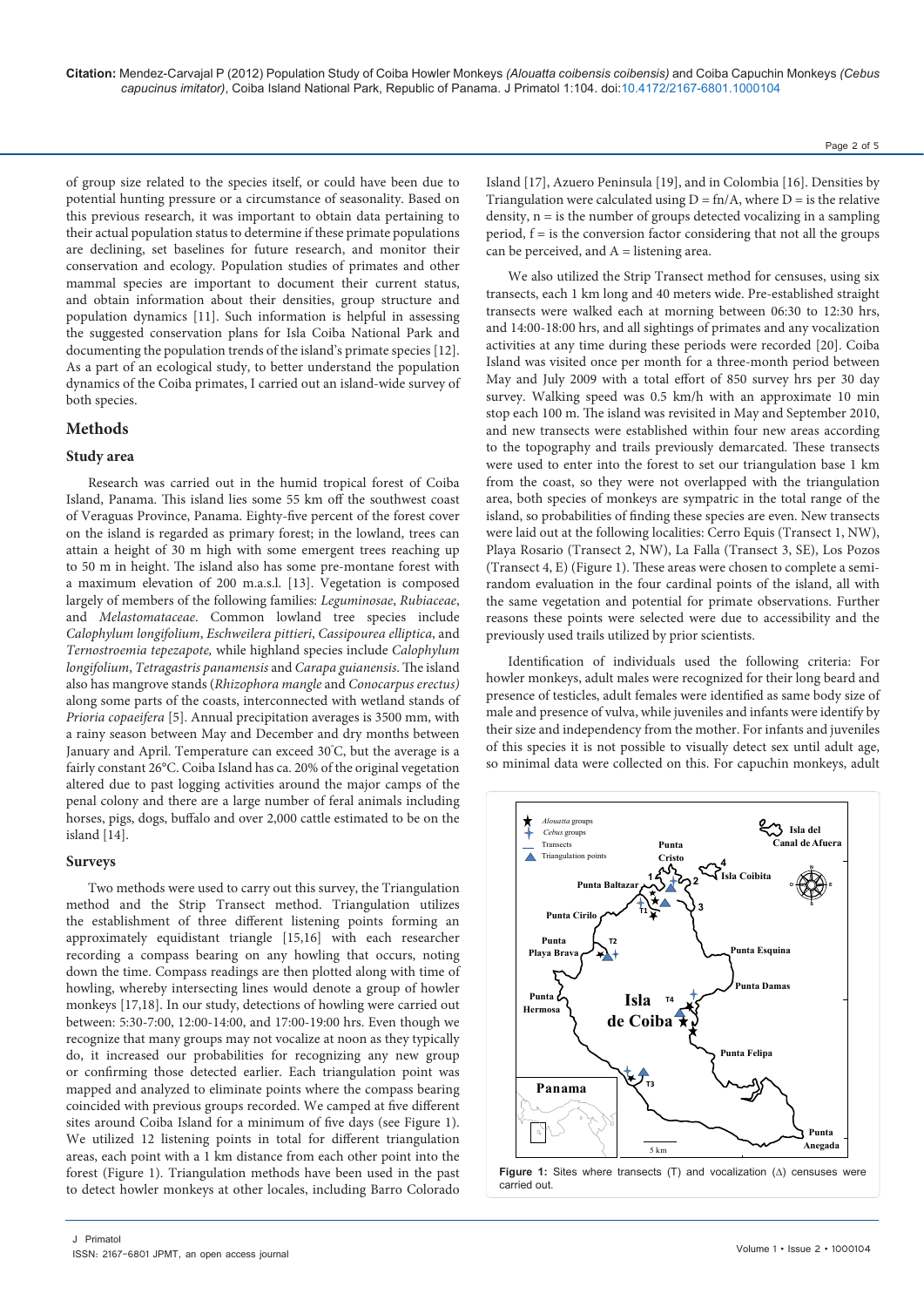**Citation:** Mendez-Carvajal P (2012) Population Study of Coiba Howler Monkeys *(Alouatta coibensis coibensis)* and Coiba Capuchin Monkeys *(Cebus capucinus imitator)*, Coiba Island National Park, Republic of Panama. J Primatol 1:104. doi[:10.4172/2167-6801.10001](http://dx.doi.org/10.4172/2167-6801.1000104)04

males were recognized by their body size and presence of testicles, while adult females were also recognized by body size, presence of vulva, or if holding an infant. Juveniles and infants were not sexed due to fast movement, dense canopy and distances of the groups; however, this was not of relevance to our primary objectives. The densities for Strip Transect detections were calculated using the following equation:  $D = \Sigma n/2LW$ , where:  $D =$  density;  $\Sigma n =$  the sum of the total individuals observed, and 2LW = the longitude multiplied by two times the width of the transect [18].

## **Results**

#### *Alouatta coibensis coibensis*

**Triangulation results:** Seven Coiba howler groups were encountered and counted directly with a mean of 4 ind/group (range 2-5 individuals per group). In total, 33 individuals were seen and counted including 15 adult males (this total includes 4 satellite or solitary males), 10 adult females, 3 juveniles, 2 infants and 3 unidentified individuals. Male/female sex ratio was estimated at 1:0.9, mean group proportions were estimated at 0.36 males, 0.34 females, 0.1 juveniles, and 0.06 infants (0.1 of the sample was not seen well enough to determine age or sex) (Table 1). Locations of the seven groups are shown in Figure 1. We estimated 7.2 groups for T1, 1.8 for T2, 5.4 for T3, and 1.8 groups for T4, average density for the entire island is calculated as 4.1 groups/  $km<sup>2</sup>$  (Tables 2, 3).

Strip transect: Densities were calculated as 0.10 ind/km<sup>2</sup> for

|                    |                | Age and sex composition |                |                          |                          |                          |                |
|--------------------|----------------|-------------------------|----------------|--------------------------|--------------------------|--------------------------|----------------|
| <b>Transect 1</b>  | Group          | 8                       | $\mathsf{P}$   | J                        | ı                        | ΝI                       | <b>Total</b>   |
| Cerro Equis        | A <sub>1</sub> | $\mathbf{1}$            | $\mathbf{1}$   | $\mathbf{1}$             | $\overline{\phantom{a}}$ | $\mathbf{1}$             | 4              |
|                    | A2             | 1                       | $\overline{2}$ | $\overline{2}$           | ٠                        | ä,                       | 5              |
|                    | A3             | 2                       | 1              | ٠                        | ٠                        | 1                        | 4              |
|                    | Satellite      | 3                       | ä,             | ٠                        | L,                       | ä,                       | 3              |
| Total              |                | $\overline{7}$          | 4              | 3                        | $\overline{\phantom{a}}$ | $\overline{2}$           | 16             |
| <b>Transect 2</b>  | Group          | 3                       | $\mathsf{Q}$   | J                        | ı                        | ΝI                       | Total          |
| Playa Rosario      | <b>B1</b>      | 2                       | $\mathbf{1}$   | ä,                       | ä,                       | ä,                       | 3              |
| <b>Transect 3</b>  | Group          | 8                       | $\mathsf{Q}$   | J                        | ı                        | ΝI                       | Total          |
| La Falla           | C <sub>1</sub> | $\overline{2}$          | $\overline{2}$ | ٠                        | 1                        | ä,                       | 5              |
|                    | Satellite      | 1                       | $\overline{a}$ | $\overline{\phantom{0}}$ | $\overline{\phantom{a}}$ | $\overline{\phantom{0}}$ | 1              |
| Total              |                | 3                       | $\overline{2}$ | $\overline{\phantom{0}}$ | 1                        | $\overline{\phantom{0}}$ | 6              |
| <b>Transect 4</b>  | Group          | 8                       | $\mathsf{P}$   | J                        | I.                       | <b>NI</b>                | Total          |
| Los Pozos          | D <sub>1</sub> | $\mathbf{1}$            | $\mathbf{1}$   | ٠                        | $\overline{\phantom{a}}$ | $\overline{\phantom{0}}$ | $\overline{2}$ |
|                    | D <sub>2</sub> | $\overline{2}$          | $\overline{2}$ |                          | 1                        | 1                        | 6              |
| Total              |                | 3                       | 3              | $\overline{\phantom{0}}$ | 1                        | $\mathbf{1}$             | 8              |
| Complete<br>Total* | $\overline{7}$ | 11                      | 10             | 3                        | $\overline{2}$           | 3                        | $*29/33$       |
| Averages           | $\overline{a}$ | 1.6                     | 1.4            | 0.4                      | 0.2                      | 0.4                      | 4.3            |
| <b>Proportions</b> | $\overline{a}$ | 0.3793                  | 0.3448         | 0.1                      | 0.0689                   | 0.1                      | 1              |
| <b>SD</b>          |                | 0.71                    | 0.53           | 0.71                     | ٠                        | ٠                        |                |

\*Total males per group, averages and proportions do not include satellite males detected. SD=Standard deviation. ♂=Adult male. ♀=Adult female, J=juvenile, I=infant, NI=not identified.

**Table 1:** Group composition of *A. c. coibensis* observed between June 2009 and Sept. 2010 on Coiba Island, Panama.

|                | Transects Effort (hrs) | 2LW | <b>Strip Transect</b> | Area (km <sup>2</sup> ) Groups sighted by Relative Abundance<br>(ind/km <sup>2</sup> ) |
|----------------|------------------------|-----|-----------------------|----------------------------------------------------------------------------------------|
| Т1             | 220                    | 25  |                       | 0.10                                                                                   |
| T <sub>2</sub> | 200                    | 40  | 2                     | 0.05                                                                                   |
| T3             | 190                    | 25  |                       | 0.08                                                                                   |
| <b>T4</b>      | 240                    | 25  |                       | 0.08                                                                                   |
| <b>Total</b>   | 850                    | 115 | 9                     | 0.08                                                                                   |

Page 3 of 5

**Table 2:** Effort invested and relative abundance of *A. c. coibensis*, Coiba Island at Coiba Island National Park, Panama, using Strip Transect.

| Triangulations Effort (hrs) Area (km <sup>2</sup> ) |     |     | Groups detected by<br><b>Triangulation</b> | <b>Relative</b><br>Abundance<br>(groups/km <sup>2</sup> ) |  |
|-----------------------------------------------------|-----|-----|--------------------------------------------|-----------------------------------------------------------|--|
| T1                                                  | 220 | 0.2 | 2                                          | 7.2                                                       |  |
| T <sub>2</sub>                                      | 200 | 0.4 |                                            | 1.8                                                       |  |
| T3                                                  | 190 | 0.4 | 3                                          | 5.4                                                       |  |
| T4                                                  | 240 | 0.4 |                                            | 1.8                                                       |  |
| <b>Total</b>                                        | 850 | 1.4 |                                            | 4.1                                                       |  |

**Table 3:** Effort invested and relative abundance of *A. c. coibensis*, Coiba Island at Coiba Island National Park, Panama, using Triangulation.

transect T1, 0.05 ind/km² for T2, and 0.08 ind/km² for T3 and for T4. A total average density calculated as 0.08 ind/km² for the entire island, I obtained an estimate of nine groups with three satellite adult males.

An estimate of total population size for Coiba Island howler monkeys was obtained using the average density of 4.1 groups/km² (found in the compilation of our four triangulation areas) and multiplying this average density with the total area of the island suitable for howler monkeys (27.8 km²). Because not all the vegetation on Coiba is suitable for howler monkeys, I eliminated the 20% of deforested zone previously dedicated to cattle and farming activities (11.2 km²), in addition to the mangrove forest (18 km²). Thus, a high estimate provides us with a total of approximately 109.88 howling monkey groups on Coiba Island. Multiplying the total number of groups by average group size (4.3 ind/ group), provided a rough population estimate of 472 howler monkeys for the entire island.

## *Cebus capucinus imitator*

In 850 hours of data collection, four groups of capuchin monkeys were detected, with average of 10.75 individuals (range 5-16) per group. Identification of individuals was difficult due to the forest height, rapid leaping movements, and canopy cover. In total, 43 individuals were counted, including 5 adult males, 4 adult females and 5 juveniles; we also counted 29 unrecognizable individuals (Table 4). No infants were recorded most likely due to observation difficulties. An estimate of total population size for *C. c. imitator* was obtained using the average groups detected (1.3 ind/km²) and multiplying this by the average density of 10.75 individuals/group, then multiplying this amount for the total area of viable habitat: mature and secondary forest plus mangroves (44.8 km²) (Table 5). I estimate the total population of capuchins monkey on Coiba Island is approximately 626 individuals. Densities for *C. c. imitator* were calculated by using Strip Transects, with 0.4 for T1, 0.25 for T2, 0.25 and 0.43 individuals/km² for T4. A total density of 0.33 individuals/km² was estimated for the entire island. Calculation of Densities used for *C. capucinus* utilized the formula:  $D = \Sigma n/2LM$ ;  $D =$  $43/120 = 0.36$  individuals/km<sup>2</sup> (Tables 4 and 5).

## **Discussion**

#### *Alouatta coibensis coibensis*

Based on Strip Transect data, our survey indicates a density of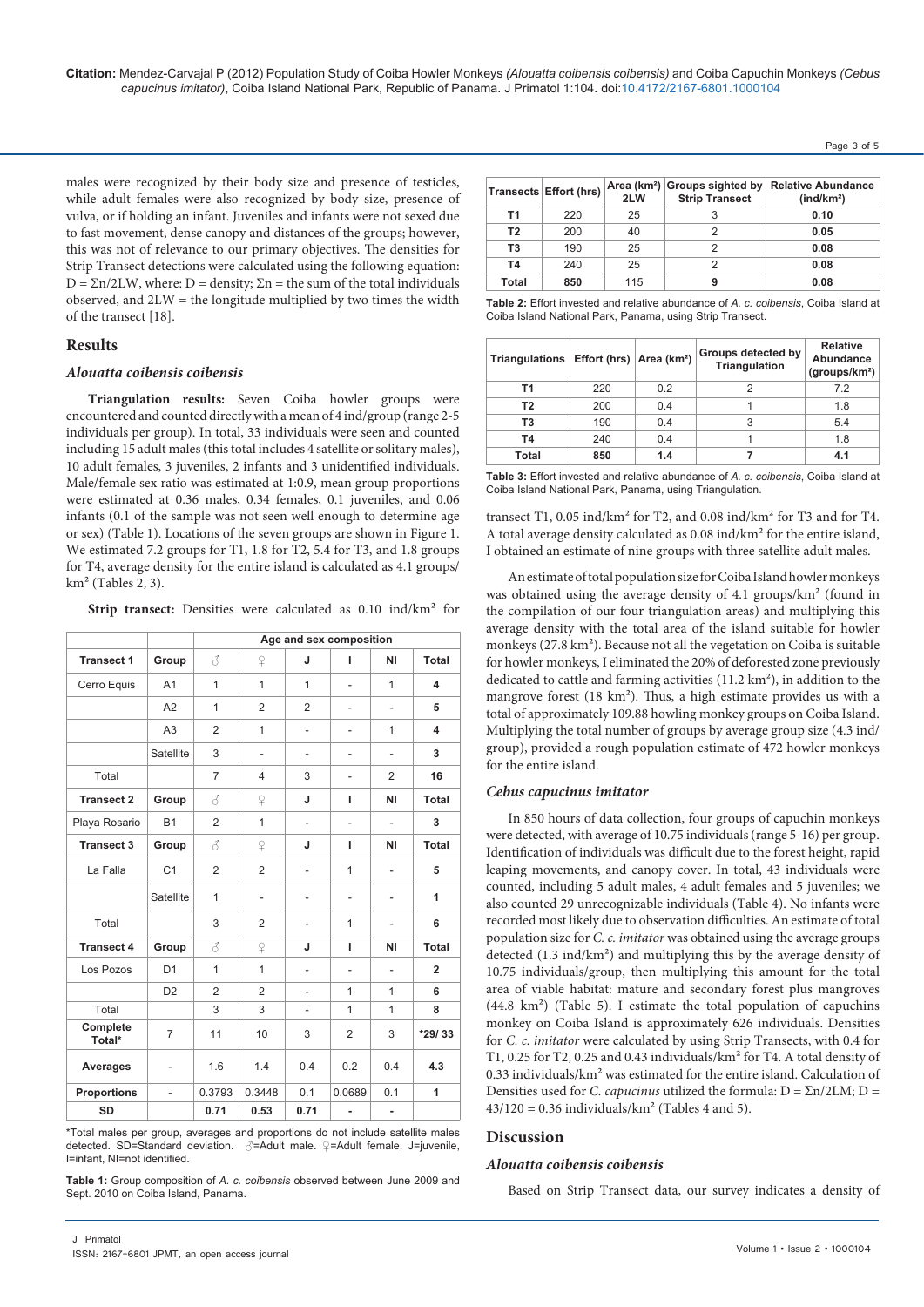|                 |                | Age and sex composition |  |   |  |    |       |
|-----------------|----------------|-------------------------|--|---|--|----|-------|
| <b>Transect</b> | Groups         |                         |  | J |  | ΝI | Total |
| Τ1              |                |                         |  |   |  | 15 | 16    |
| T <sub>2</sub>  | $\mathfrak{p}$ | ۰                       |  | ۰ |  | 10 | 10    |
| T4              | 3              |                         |  |   |  |    | 5     |
| T4              |                |                         |  |   |  |    | 12    |
| <b>Total</b>    |                | 5                       |  | 5 |  | 29 | 43    |
| Average*        |                |                         |  |   |  |    | 10.75 |

\*Averages were not possible to calculate for group structure. ♂=Adult male. ♀=Adult female, J=juvenile, I=infant, NI=not identified.

**Table 4:** Group composition of *C. c. imitator* observed at Coiba Island, Coiba Island National Park, Panama.

| Transects      | <b>Effort</b><br>(hrs) | Area<br>2LW | $(km2)$ Individuals Groups |     | <b>Relative</b><br>Abundance<br>(ind/km <sup>2</sup> ) | <b>Relative</b><br>Abundance<br>(groups/km <sup>2</sup> ) |
|----------------|------------------------|-------------|----------------------------|-----|--------------------------------------------------------|-----------------------------------------------------------|
| T1             | 220                    | 40          | 16                         | 1   | 0.4                                                    | 0.03                                                      |
| T <sub>2</sub> | 200                    | 40          | 10                         | 1   | 0.25                                                   | 0.03                                                      |
| T <sub>3</sub> | 190                    | 25          | ۰                          | ۰   | ٠                                                      |                                                           |
| T <sub>4</sub> | 240                    | 40          | 17                         | 2   | 0.43                                                   | 0.05                                                      |
| Total          | 850                    | 145         | 43                         | 4   | 1.08                                                   | 0.11                                                      |
| Averages       |                        |             | 10.75                      | 1.3 | 0.36                                                   | 0.03                                                      |

**Table 5:** Effort invested and relative abundance of *C. c. imitator*, Coiba Island at Coiba Island National Park, Panama.

0.08 individuals/km² of *A. c. coibensis.* This estimate falls below the mean reported for this species in El Montuoso Forest Reserve for *A. c. trabeata* in the northern Azuero Peninsula with 6.1 individuals/km², and 2.2 individuals/km² for the conspecifics at Cerro Hoya National Park in the southern Azuero Peninsula in Panama [21]. The density of groups per area was 4.1 individuals per km², with a group size of 4.3 individuals, an estimate that was slightly lower than the group average estimated previously in 1977 [9]. This small group size is similar to the average group size reported for *A. caraya*, *A. seniculus*, *A. guariba*, and *A. pigra,* as well those reported for *A. c. trabeata* [9,22-25], and far smaller than average group size generally reported for *A. palliata* [17]. Factors related to small group size for howler monkeys on Coiba Island are not known, but could be related to their biology as a different species, seasonally available dietary resources, and in particular ripe fruits. Studies of Coiba's flora indicate that this island is poor in tree species diversity per km², as compared with Barro Colorado Island and various other study sites throughout Mesoamerica [26]. Most of the fruits are hard-covered with woody capsules from predominant larger trees in species such as: *Sterculia apetala*, *Carapa guianensis*, *Pachira quinata*, *Prioria copaeifera*, *Couratari panamensis*, *Eschweilera pitteri* [9,13,26]. Studies related to group size of *Alouatta* spp. demonstrate that group size may be affected if animals must travel extended distances to obtain essential resources [27]. As larger groups of primates typically show larger day ranges, small group size would travel less distance and help to conserve energy [28]. It is known that the population size of a species will be directly related with the availability of alimentary resources in the habitat [29].

# *Cebus capucinus imitator*

Capuchins presented low group densities and similar individual densities with 0.03 groups/km² and 1.3 ind/km², compared with previous data obtained [9]: 0.92 ind/km² in southern Coiba, 0.09 ind/km² from Barro Colorado Island [30], and also 0.52 ind/km² for Las Pavas, Panama Canal [Pers. Obs.]. Due to their diurnal activity, speed of travel, and variety of food that these monkeys demand, densities could be inaccurate in some way depending on time of day and preferences for specific foraging areas. In Coiba, capuchin groups would spend multiple days foraging in an area close to the mangrove forest, eating *P. rhizophora* [Pers. Obs.]. Average capuchin group size is 10.75 individuals/group, which fall in the range (i.e. 12-20 ind/groups) previously denoted by Milton and Mittermeier in 1977 [9], and into the typical range compared with other *Cebus* species like *C. olivaceous* with 12-32 individuals/group and *C. apella* with 14 individuals/group [31]. Survivorship of these monkeys could be better than for *Alouatta spp.*  due to the wide range diet these monkeys could reach [32], this include arthropods, coconut [9,32], and seeds of tea mangroves *P. rhizophora*  [Pers. Obs.].

# **Advantages and Disadvantages of the Methods Used**

I recommend using the combination of these two methods: strip transects and triangulation for howler and capuchin monkeys, as both primates could be easily detected. Overall, the triangulation method followed by the direct observation of the groups, appears to be the most precise for detecting howler groups rather than transects which we used to calculate howler monkey group density and total population. Similar conclusions were reached using both methods while estimating populations of Costa Rican primates [33]. In terms of practicality, both methods are recommended in primate studies to conduct rapid population surveys [34]. Calculations from these methods are convenient to obtain total population of primates, overall for isolated habitats, the probability of use of the same forest, and knowledge of the exact amount of forest coverture. However, transect lines in particular could fall in recounting bias and the observer should take into account the patterns of activity and behavior of the target animal [18,25]. As a tendency for our studies in Panama, we recommend the use of more than one technique while doing surveys, allowing for the highest accuracy in results.

# **Conservation**

Coiban primates are not exposed directly to hunting activities as the penal colony has been removed to another locale on the mainland; however, climatic instability, often long rainy periods and consistent high humidity in combination with the generally poor, quality of dietary resources the island offers could be influencing the reproductive success of the island's primate species. The capuchin population actually could be in a more favorable position than the howler population in terms of wild food resources. As a part of the conservation effort of the Fundación Pro-Conservación de los Primates Panameños (FCPP), in 2010, a brief mammal survey on Coiba detected high densities of hematophagous bats *Desmodus rotundus* on the southeastern side of the island, likely related to the presence of feral cattle in the national park. The presence of feral cattle, if they proliferate, could pose a threat to the many of the endemic mammals of Coiba. Cows heavily impact the understory and could diminish the regeneration of disturbed areas. I consider Coiba howler and capuchins as vulnerable species that need to be monitored and studied in depth to better understand their population dynamics and behavioral adaptations to this island habitat. The continued monitoring of the populations of mammals, specially these primates, will assist in understanding the conservation needs of the island, and potentially curb any possible perils induced by the growing tourism.

## **Acknowledgments**

This survey is an initiative under the auspices of the Fundacion Pro-Conservacion de los Primates Panamenos (FCPP). The following institutions supported this project: Idea Wild, the Mohamed bin Zayed Species Conservation Fund, Rufford Small Grants Foundation, Ford Motor Company, and Wild Futures. I thank the

Page 4 of 5